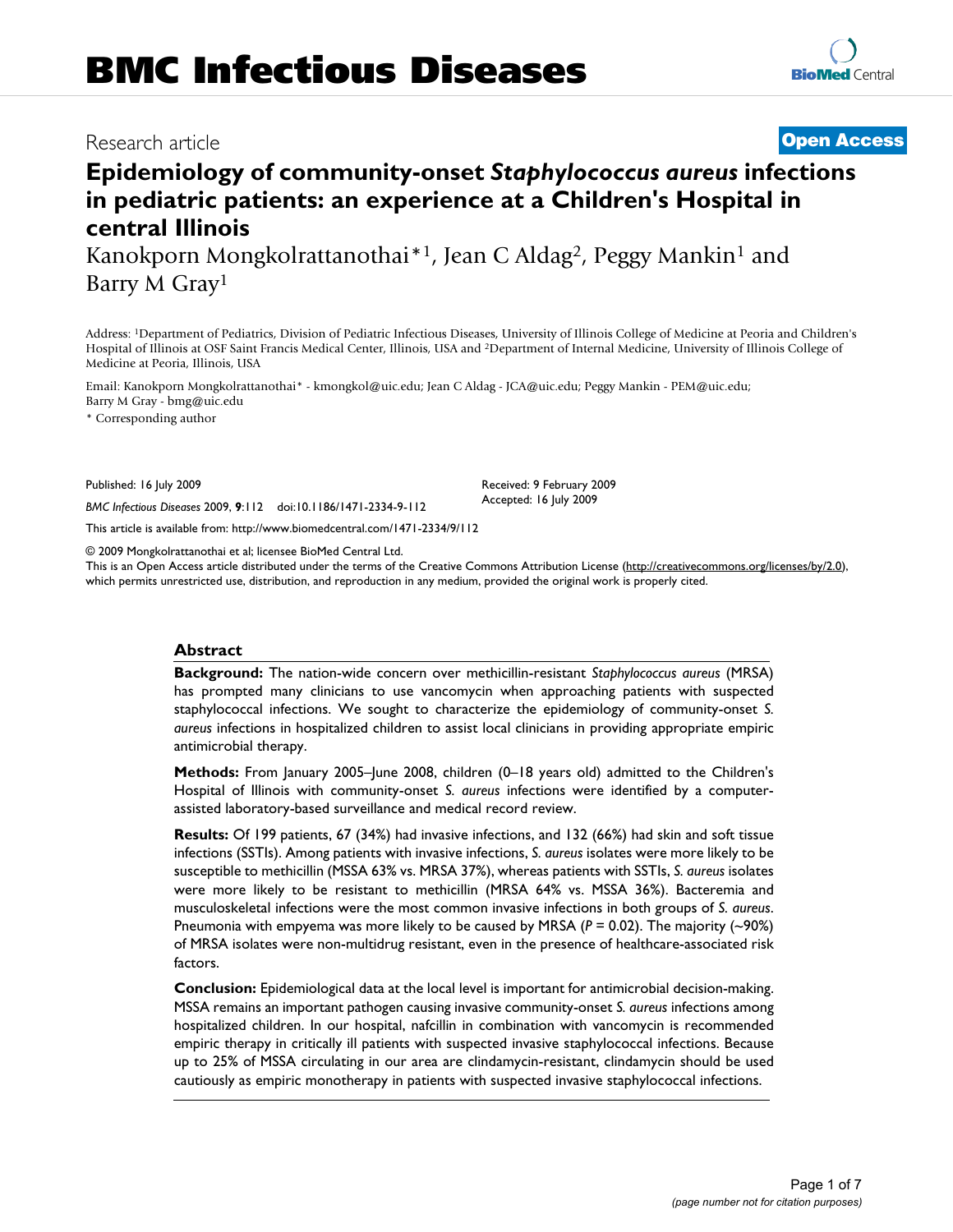### **Background**

Infections caused by community-associated methicillinresistant *Staphylococcus aureus* (CA-MRSA) have been increasingly reported worldwide. Such isolates differ from healthcare-associated MRSA (HA-MRSA) by a distinct antimicrobial susceptibility pattern, usually being susceptible to non-β-lactam antimicrobial agents and having different genetic backgrounds as determined by SCC*mec* elements, multilocus sequence types (MLST), and pulsedfield gel electrophoresis [1-4]. Many studies suggest that CA-MRSA have replaced their methicillin-susceptible counterparts as the major cause of skin and soft tissue infections and other invasive diseases [5-9]. These findings have important clinical implications for the selection of antimicrobial agents. In areas where CA-MRSA is common, antimicrobial agents that are active against CA-MRSA should be advocated for empiric treatment of patients with potential *S. aureus* infections, until the culture and susceptibility results are available [5,8-10].

It is important to note that most data on CA-MRSA come from large tertiary care centers, many of which are located in large metropolitan areas. Thus, these data may not be generalizable to other hospitals in smaller, mid-size or more rural communities. Knowledge of the antimicrobial susceptibility patterns at the local level is essential for selecting appropriate empiric therapy of the wide variety of *S. aureus* infections. At the Children's Hospital of Illinois (CHOI), we have observed significant numbers of patients with community-onset infections caused not only by MRSA but also by MSSA. We thus needed a better understanding of the epidemiology of community-onset *S. aureus* infections in children admitted to our institution.

#### **Methods** *Setting*

The Children's Hospital of Illinois at OSF Saint Francis Medical Center has 127 inpatient beds and about 5000 admissions annually. It serves as the academic, tertiary care referral center for the central region of Illinois.

### *Study design*

A database of laboratory records from the OSF System Laboratory was used to identify pediatric patients 18 years of age or younger who were hospitalized from January 1, 2005 through June 30, 2008 and had microbiologic specimens that yielded *S. aureus*. For each case of *S. aureus* isolated from clinical specimens, the relevant medical information was examined, including diagnosis, onset of infection, infection sites, demographics (age, gender), underlying illnesses, risk factors for healthcare-associated infections, and isolate antimicrobial susceptibility. The study was approved by the Peoria Institutional Review Board.

#### *Definitions*

Patients with community-onset *S. aureus* infections were included if (a) the patients' isolates were recovered within 48 hours of admission, based on the criteria established by the Centers for Disease Control and Prevention (CDC, Atlanta) or if (b) their isolates were obtained after 48 hours of admission but patients had clinical evidence of diseases prior to admission.

A case of invasive infection was defined by 1 or more of the following conditions: bacteremia, endocarditis, pneumonia, lymphadenitis, septic arthritis, osteomyelitis, or another illness in which *S. aureus* was isolated from normally sterile body fluids. Infections involving the skin or soft tissue structures such as abscess or cellulitis were regarded as skin and soft tissue infections (SSTIs).

Patients were excluded if they had positive culture results but no signs of infection; or if a diagnosis of MRSA infection was made on the basis of positive MRSA screening cultures (nose, axilla, perineum, or rectum); or if the diagnosis of staphylococcal pneumonia was based solely on the isolation of *S. aureus* from a tracheal aspirate or sputum. Patients with orbital or otogenic infections were excluded if the *S. aureus* isolates were recovered from the swabs of the eye or ear drainage only.

For individuals with multiple hospital admissions for SSTIs during a single year, data were obtained from the first hospitalization. Risk factors for healthcare-associated infections included hospitalization or surgery in the preceding 12 months, the presence of an indwelling catheter or a percutaneous device, or frequent exposure to a healthcare facility related to an underlying condition. A hospital birth without any postnatal complications was not considered a risk factor.

#### *Antimicrobial susceptibility testing*

An automated system (Vitek 2; bioMérieux) was used to determine the antimicrobial susceptibility profile of *S. aureus* isolates in accordance with the recommendations of the Clinical and Laboratory Standards Institute. For isolates that tested resistant to erythromycin but susceptible to clindamycin, a D-test was performed to detect inducible resistance to clindamycin. Among MRSA, multidrug resistance (MDR) was used and defined as resistance to three or more non-β-lactam antimicrobial agents (ciprofloxacin or levofloxacin, clindamycin, erythromycin, gentamicin, tetracycline, trimethoprim-sulfamethoxazole, rifampin, vancomycin).

#### *Statistical analyses*

Differences in variables between groups were calculated by chi-square test or Fisher's exact test, as appropriate. *P* < 0.05 was considered statistically significant.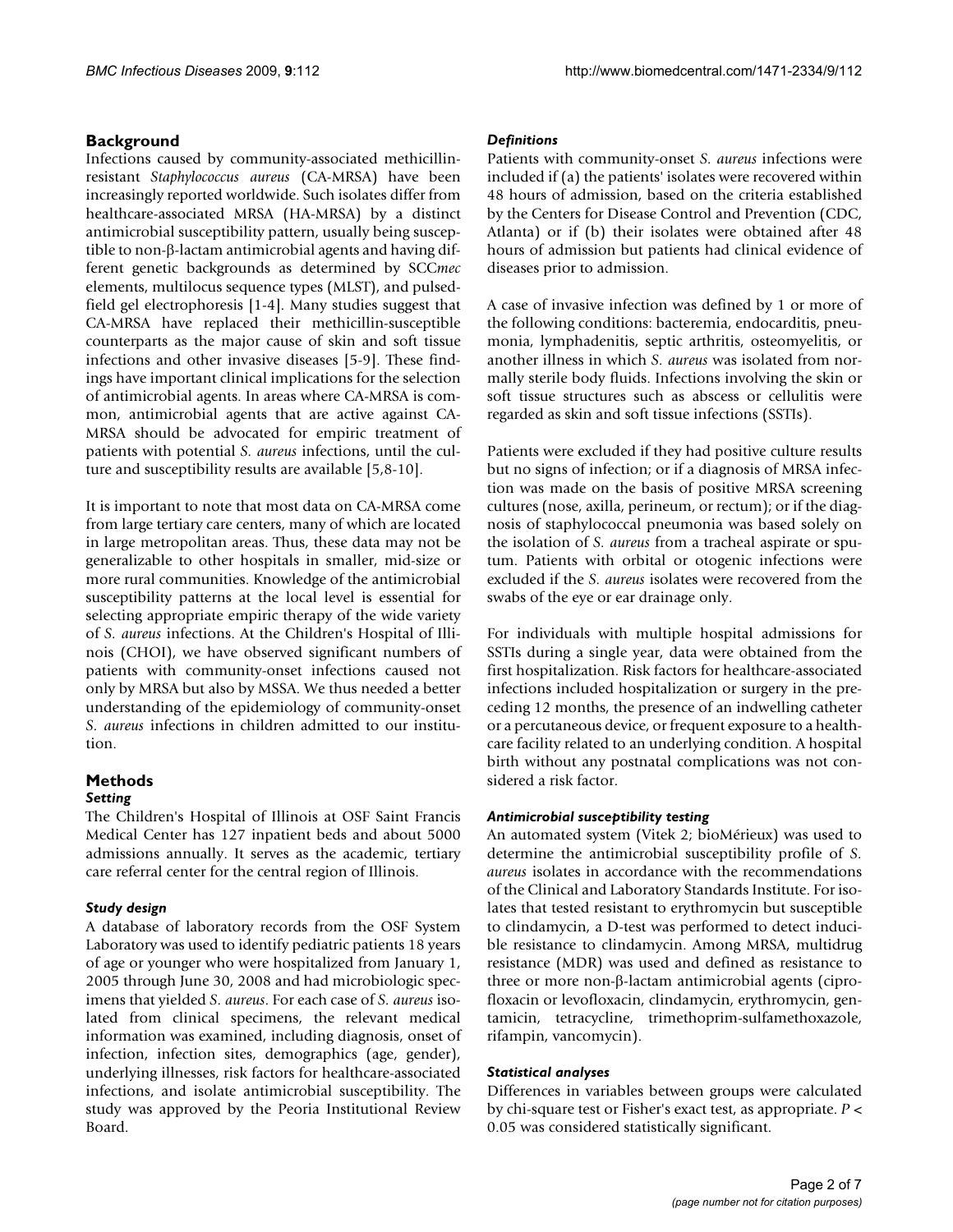#### **Results**

We identified 212 hospitalized pediatric patients whose *S. aureus* infections were considered community-onset. Thirteen patients were excluded: four patients had no clinical evidence of diseases and received no antibiotic therapy, including three with a positive blood culture and one who grew *S. aureus* from the gall bladder after elective cholecystectomy; nine had invasive diseases, but their infections could not be definitely proved to be caused by *S. aureus*, including three with orbital cellulitis, two with otomastoiditis, and one each with pneumonia, retropharyngeal abscess, possible staphylococcal scalded skin syndrome, and fasciitis of the chest wall.

Of the remaining 199 patients, 67 (34%) had invasive infections and 132 (66%) had SSTIs. These two groups were significantly different (*P* < 0.01) with regard to the proportion of MSSA and MRSA isolates (Table 1). Among patients with invasive infections, *S. aureus* isolates were more likely to be susceptible to methicillin [MSSA 42/67 (63%) vs. MRSA 25/67 (37%)]. In patients with SSTIs, *S. aureus* isolates were more likely to be resistant to methicillin [MSSA 47/132 (36%) vs. MRSA 85/132 (64%)]. The semi-annual distribution of cases and admission rates (number of cases per 100 hospital admissions) are shown in Figure 1. Overall, the number of community-onset infections caused by MRSA increased yearly, but the increase was mainly due to SSTIs.

Demographic and clinical features of patients are summarized in Table 1. There was a significant age group difference (*P* < 0.01) between patients with MSSA and MRSA infections. MSSA infections were common in young children (4–59 mo) and teenagers (11–18 y), whereas MRSA

| Table 1: Demographic and clinical features of patients with |  |
|-------------------------------------------------------------|--|
| community-onset S. aureus infections.                       |  |

| No. (%)                                                                                                   |                                                                                                                                                                                     |  |
|-----------------------------------------------------------------------------------------------------------|-------------------------------------------------------------------------------------------------------------------------------------------------------------------------------------|--|
|                                                                                                           | P                                                                                                                                                                                   |  |
|                                                                                                           |                                                                                                                                                                                     |  |
|                                                                                                           |                                                                                                                                                                                     |  |
|                                                                                                           | < 0.01                                                                                                                                                                              |  |
|                                                                                                           |                                                                                                                                                                                     |  |
|                                                                                                           |                                                                                                                                                                                     |  |
|                                                                                                           |                                                                                                                                                                                     |  |
|                                                                                                           | 0.25                                                                                                                                                                                |  |
|                                                                                                           |                                                                                                                                                                                     |  |
|                                                                                                           |                                                                                                                                                                                     |  |
|                                                                                                           | < 0.01                                                                                                                                                                              |  |
|                                                                                                           |                                                                                                                                                                                     |  |
|                                                                                                           |                                                                                                                                                                                     |  |
|                                                                                                           | 0.57                                                                                                                                                                                |  |
|                                                                                                           |                                                                                                                                                                                     |  |
| MSSA<br>n = 89<br>12 (13.5)<br>24 (26.9)<br>43 (48.3)<br>47 (52.8)<br>42 (47.2)<br>31 (34.8)<br>58 (65.2) | <b>MRSA</b><br>$n = 110$<br>$11(12.4)$ 7 (6.4)<br>42 (47.2) 82 (74.5)<br>10(9.1)<br>11(10.0)<br>46 (51.7) 47 (42.7)<br>63 (57.3)<br>85 (77.3)<br>25(22.7)<br>33 (30.0)<br>77 (79.0) |  |

infections occurred more often in young children (4–59 mo). Characteristics of invasive infections and healthcareassociated risk factors are shown in Table 2. Bacteremia and musculoskeletal infections were the most common invasive infections caused by *S. aureus*, regardless of its methicillin susceptibility. Fourteen patients (9 MSSA and 5 MRSA) had *S. aureus* bacteremia complicated with one or more site of infection. Among patients who had invasive infections, pneumonia with pleural empyema was more likely to be caused by MRSA (*P* = 0.02), although there were only 9 patients with pneumonia in this study. In addition, among patients with invasive infections, only 29 patients had a documented history whether or not they had prior MRSA skin infections or contact with MRSA infected persons or family members before the onset of the illness. Such history was found in 67% (12/18) of patients with invasive MRSA infections, and in only 9% (1/11) of patients with invasive MSSA infections (*P* < 0.01). The most commonly affected sites of SSTIs were perineum and buttocks (45%), especially in the 4–59 months age group.

Exposure to healthcare-associated risk factors was not significantly different between MSSA and MRSA groups (*P* = 0.57). In the subgroup of patients who had no documented healthcare-associated risk factors, bacteremia (n = 9) and musculoskeletal infections (n = 9) remained the most common invasive infections caused by MSSA, whereas pneumonia with pleural empyema  $(n = 7)$  was the most common invasive infection caused by MRSA.

Clindamycin resistance (constitutive and inducible resistance) was observed in 15% (13 of 89) of MSSA. However, the proportion of MSSA resistant to clindamycin was 21% (10 of 47) among isolates causing SSTIs, but was not significantly different (7%, 3 of 42) among isolates causing invasive infections (*P* = 0.08). Antimicrobial susceptibility testings of MRSA isolates are shown in Additional file 1. The majority of MRSA isolates were non-MDR (88% vs. 93% in patients with and without healthcare-associated risk factors, respectively) (Table 3). Only 9 MRSA isolates were MDR, of which 4 were in patients who had healthcare-associated risk factors. There were no significant differences in healthcare-associated risk factors among patients who had infections caused by non-MDR (*P* = 0.20) or MDR  $(P = 0.21)$  MRSA. In our population, presence of risk factors for healthcare-associated infections was not associated with MDR MRSA infections (*P* = 0.45).

### **Discussion**

In this study, the percentages of *S. aureus* causing SSTIs that are methicillin-resistant have increased yearly and accounted for 70–75% during 2007–2008. This finding was not different from other regions of the United States. Nevertheless, MSSA remains a common pathogen causing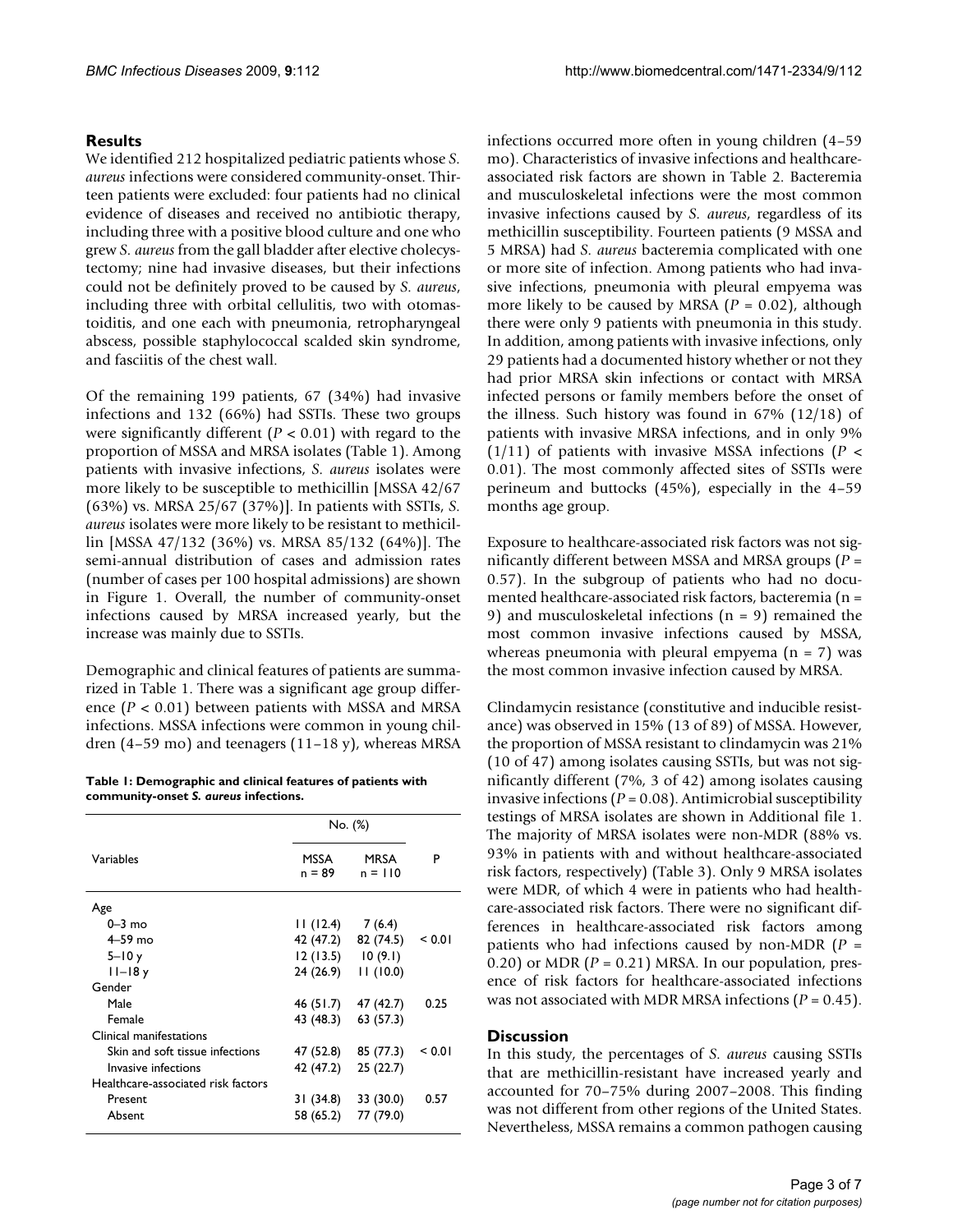

Number of cases and admission rates (number of ca among hospitalized pediatric pa **Figure 1** tients during the study period ses per 100 hospital admissions) of community-onset *S. aureus* infections **Number of cases and admission rates (number of cases per 100 hospital admissions) of community-onset** *S. aureus* **infections among hospitalized pediatric patients during the study period**.

invasive community-onset *S. aureus* infections. It is of note that, in year 2007, there may have been a trend toward an increase in invasive MRSA infections (Figure 1). However, in the nine months since the end of this study, we have seen 13 more cases of community-onset invasive MSSA infections, but only 2 cases of community-onset invasive MRSA infections. The finding that MSSA was the predominant pathogen of invasive staphylococcal infections might not be unexpected in a region of low MRSA prevalence such as western Sweden [11]. A recent study of community-associated *S. aureus* infections in Greece was similar to our findings that MSSA predominated among children with invasive infections, whereas CA-MRSA predominated among children with SSTIs [12]. McCaskill et al. reported the increase of invasive infections caused by MSSA, of which 35% of isolates were related to USA300, the predominant clone of CA-MRSA [13]. It is plausible that some USA300 strains may have lost their SCC*mec* elements, thereby becoming MSSA, or alternatively, the ancestor of CA-MRSA USA300 was from an MSSA clone that acquired its resistance before spreading in the community [10].

The majority of community-onset MRSA isolates from hospitalized children, including individuals with healthcare-associated risk factors, were non-MDR – a characteristic commonly observed in molecularly defined "CA-MRSA" isolates. In this study, presence of healthcare-associated risk factors was neither associated with multidrugresistant MRSA infections nor reliably predictive of the susceptibility to methicillin in *S. aureus* isolates causing community-onset infections. The use of healthcare-associated risk factors in exclusion criteria in studies of CA-MRSA epidemiology may have underestimated the CA-MRSA burden. Conversely, infections in patients who have healthcare-associated risk factors are diverse and, therefore, they are at increased risk for *S. aureus* infection not only by MRSA, but by MSSA as well.

The emergence of MRSA infections in the community has prompted clinicians to prescribe antibiotics that are active against CA-MRSA in patients with any suspected *S. aureus* infection. At CHOI, we have observed a significant increase in the use of vancomycin as empiric therapy, driven by growing concern for CA-MRSA. This practice has contributed to inappropriate vancomycin use and has been detrimental in several cases of invasive MSSA infections. A number of studies have demonstrated that vancomycin is inferior to β-lactams for the treatment of invasive MSSA infections [14-16]. Higher infection-related mortal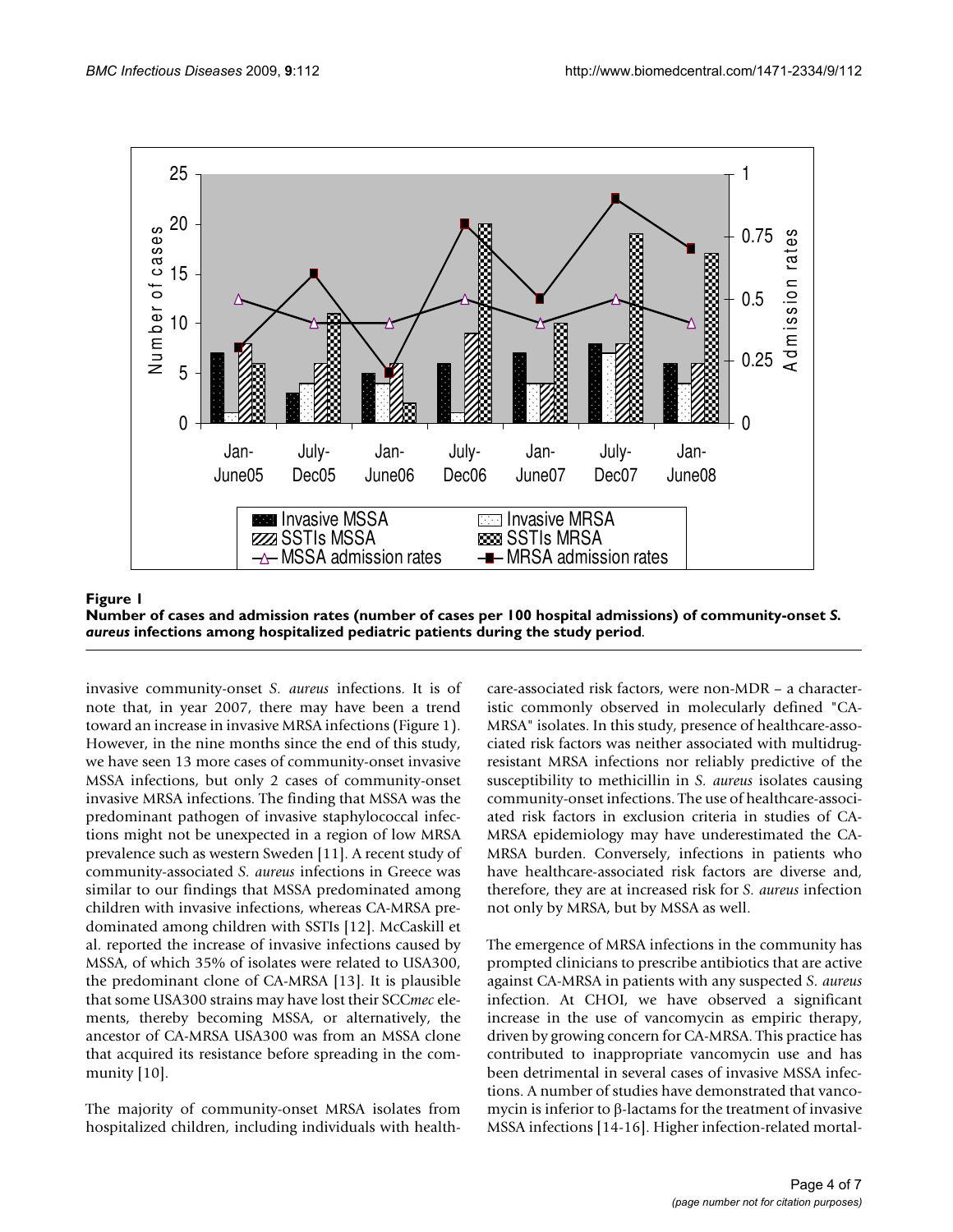**Table 2: Characteristics of invasive infections and healthcare-associated risk factors.**

|                                                             | <b>MSSA</b>    | <b>MRSA</b>    |
|-------------------------------------------------------------|----------------|----------------|
| Invasive Infections                                         |                |                |
| <b>Bacteremia</b>                                           | 17             | 10             |
| Cervical lymphadenitis                                      | 9              |                |
| <b>Endocarditis</b>                                         |                |                |
| Pneumonia                                                   |                |                |
| Musculoskeletal infections                                  | Ħ              |                |
| Others                                                      | 6 <sup>a</sup> | 4 <sup>b</sup> |
| Healthcare-associated Risk factors                          |                |                |
| Previous hospitalization                                    | 28             | 28             |
| Previous surgery                                            | 20             | 15             |
| Presence of an indwelling catheter or a percutaneous device | 5              |                |
| Underlying medical illnesses                                |                |                |
| Cystic fibrosis                                             |                |                |
| Congenital heart diseases                                   |                |                |
| <b>Diabetes</b>                                             |                |                |
| Immunosuppressive therapy                                   |                |                |
| Hemophilia                                                  |                |                |
| Renal failure                                               |                |                |
| Short-bowel syndrome                                        |                |                |

aPericarditis (1), retropharyngeal abscess (1), staphylococcal toxic shock syndrome (1), chest wall abscess (1), suppurative parotitis (1), infection of the pace maker (1).

bMeningitis (1), dialysis catheter-related peritonitis (1), subhepatic abscess (1), infection of the implanted baclofen pump (1).

ity has been reported in patients with invasive MSSA infections, even if vancomycin was switched to β-lactams once the culture results became available [14]. Clindamycin, another antibiotic that is active against many CA-MRSA and MSSA isolates, has been used empirically [17]. However, based on the surveillance for antimicrobial resistance among *S. aureus* circulating in our area (data not shown), the percentage of clindamycin resistance in MSSA isolates from 2005 to 2008 has been 20–25%. Because invasive *S. aureus* infections are associated with increased morbidity and mortality, and MSSA remains the predom-

**Table 3: Resistance patterns of MRSA isolates\* stratified by healthcare-associated (HA) risk factors.**

|                          | No. (%)                          |                                     |      |
|--------------------------|----------------------------------|-------------------------------------|------|
|                          | Patients with<br>HA risk factors | Patients without<br>HA risk factors | P    |
| Non-MDR MRSA isolates    | $n = 29$                         | $n = 70$                            | 0.20 |
| Invasive infections      | 9 (9)                            | 12(12)                              |      |
| <b>SSTIs</b>             | 20 (20)                          | 58 (59)                             |      |
| <b>MDR MRSA</b> isolates | $n = 4$                          | $n = 5$                             | 0.21 |
| Invasive infections      | 3(33)                            | 1(11)                               |      |
| <b>SSTIs</b>             | $\left(11\right)$                | 4 (45)                              |      |

\* MDR phenotype was not determined in 2 MRSA isolates that were susceptible to clindamycin but resistant to erythromycin and tetracycline because of lack of D test results. These 2 MRSA isolates caused skin infections in patients without healthcare-associated risk factors.

inant cause of invasive *S. aureus* infections, it is prudent for us to administer nafcillin in combination with vancomycin in critically ill patients with invasive staphylococcal infections, until susceptibility results are known. This recommendation has been supported and discussed elsewhere [18,19].

In contrast, the majority of community-onset MRSA isolates were non-MDR and were susceptible to clindamycin. Clindamycin is the recommended empirical anti-staphylococcal therapy for hospitalized pediatric patients with clinical syndromes likely caused by CA-MRSA, such as cutaneous abscesses or pneumonia with empyema. Its use avoids unnecessary exposure to vancomycin. In addition, the penetration of vancomycin into lung tissue and pulmonary lining fluid has been reported to be relatively low [20,21] and may limit the effectiveness of vancomycin in the therapy of MRSA pneumonia. Moreover, clindamycin inhibits toxin synthesis [22,23], including Panton-Valentine leukocidin, a toxin which is associated with suppurative skin and soft tissue infections and necrotizing pneumonia [24-26]. It also may be responsible for the increased virulence in some CA-MRSA isolates [1,27]. However, clindamycin is not appropriate for the treatment of endocarditis because of a high rate of relapse, presumed to be due to its bacteriostatic action, nor is it appropriate for meningitis because of poor central nervous system penetration. It should not be used as the empiric monotherapy in critically ill patients. There is also a risk of treatment failure during therapy if the isolate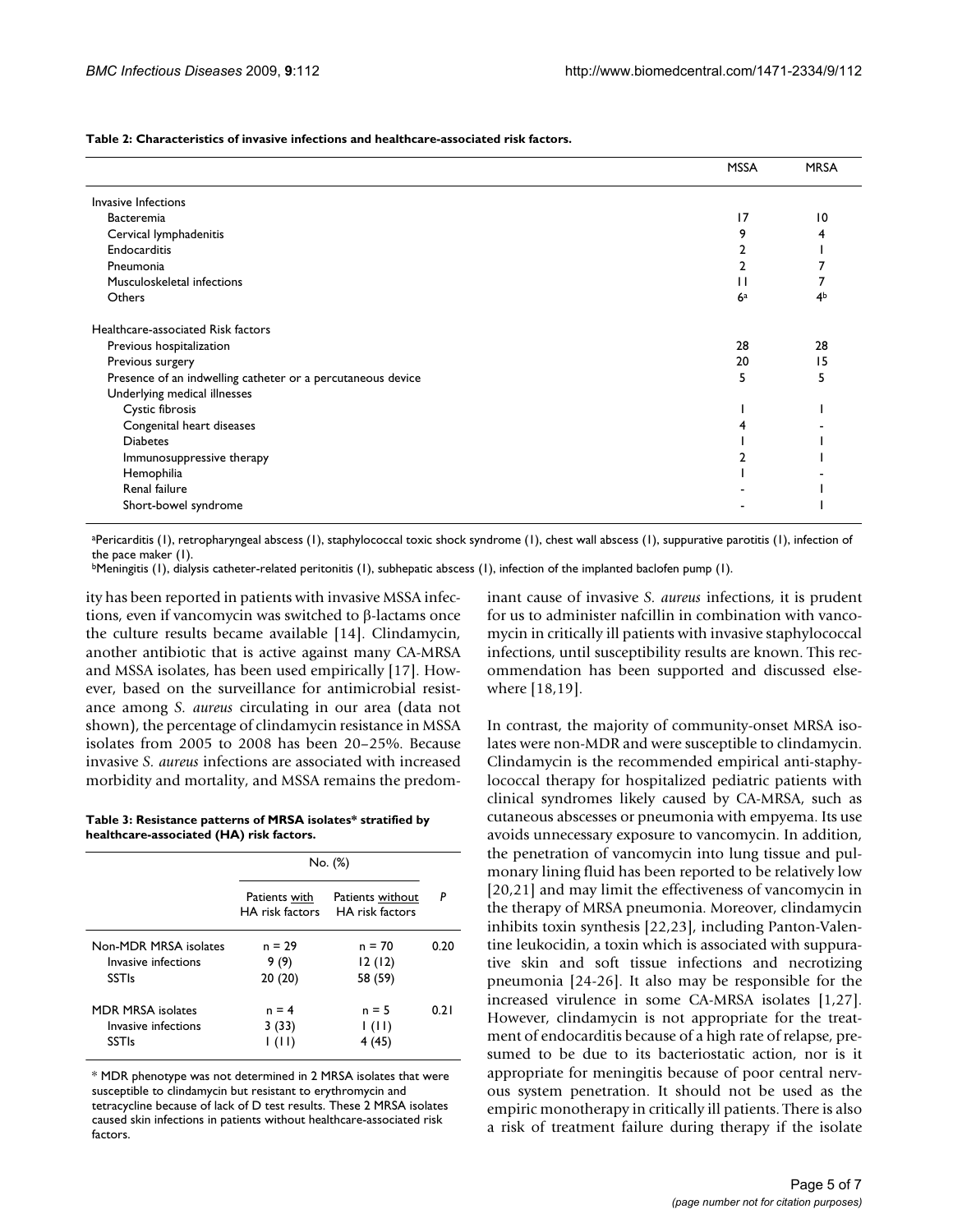exhibits inducible clindamycin resistance [28]. At CHOI, to minimize the development of antimicrobial resistance, the empiric use of linezolid or daptomycin is discouraged. Once the minimal inhibitory concentrations (MICs) are available, for MRSA isolates in which vancomycin MICs are 1.5–2 mg/L it would be appropriate to treat MRSA infections with linezolid or daptomycin, since failure rate is higher for such organisms treated with vancomycin.

There are limitations to our study. Strict inclusion and exclusion criteria were used, thus possibly underestimating the true prevalence of community-onset *S. aureus* infections among hospitalized children. Information about other potentially important risk factors was not always documented in medical records, particularly the history of MRSA skin infections among patients or family members. Nevertheless, the findings from our study have clinically relevant implications for patient management. While it is important that clinicians be aware of the emergence of CA-MRSA infections, the diversity of epidemiology of *S. aureus* infections should also be recognized. Because antimicrobial resistance continues to evolve, it is imperative to continue monitoring *S. aureus* infections at the local level. This provides valuable data on resistance trends and contributes to more effective treatment recommendations for local and regional use.

#### **Conclusion**

We have described the characteristics of community-onset *S. aureus* infections among hospitalized children in Central Illinois. We found that MRSA is increasing as a cause of skin and soft tissue infections, but that MSSA remains a common cause of invasive infections. In our institution, nafcillin in combination with vancomycin is recommended empiric therapy in critically ill patients with suspected invasive staphylococcal infections. Because up to 25% of MSSA circulating in our area are clindamycinresistant, clindamycin should be used cautiously as empiric monotherapy in patients with suspected invasive staphylococcal infections unless antimicrobial susceptibility is known.

### **Competing interests**

The authors declare that they have no competing interests.

### **Authors' contributions**

KM and BG conceived and designed the study. KM wrote the first draft of the paper and other coauthors contributed to the final draft. KM was responsible for conducting the study and managing the data. KM and JCA conducted the statistical analyses and the interpretation of data. Others participated in data analysis and data interpretation. All authors read and approved the final manuscript.

#### **Additional material**

#### **Additional file 1**

*Antimicrobial susceptibility pattern of MRSA isolates stratified by type of infections and healthcare-associated risk factors. The data provided represent antimicrobial susceptibility patterns of MRSA isolates stratified by type of infections and healthcare-associated risk factors.* Click here for file [\[http://www.biomedcentral.com/content/supplementary/1471-](http://www.biomedcentral.com/content/supplementary/1471-2334-9-112-S1.doc) 2334-9-112-S1.doc]

#### **Acknowledgements**

We acknowledge the assistance of Teresa Endicott and OSF System Laboratory at St. Francis Medical Center in retrieving clinical information. We thank the reviewers and Dr. David Slagle for their critiques.

#### **References**

- 1. Boyle-Vavra S, Daum RS: **Community-acquired methicillinresistant** *Staphylococcus aureus***[: the role of Panton-Valentine](http://www.ncbi.nlm.nih.gov/entrez/query.fcgi?cmd=Retrieve&db=PubMed&dopt=Abstract&list_uids=17146447) [leukocidin.](http://www.ncbi.nlm.nih.gov/entrez/query.fcgi?cmd=Retrieve&db=PubMed&dopt=Abstract&list_uids=17146447)** *Lab Invest* 2007, **87:**3-9.
- 2. Fey PD, Said-Salim B, Rupp ME, Hinrichs SH, Boxrud DJ, Davis CC, Kreiswirth BN, Schlievert PM: **Comparative molecular analysis of community- or hospital-acquired methicillin-resistant** *Staphylococcus aureus***[.](http://www.ncbi.nlm.nih.gov/entrez/query.fcgi?cmd=Retrieve&db=PubMed&dopt=Abstract&list_uids=12499191)** *Antimicrob Agents Chemother* 2003, **47:**196-203.
- 3. Naimi TS, LeDell KH, Como-Sabetti K, Borchardt SM, Boxrud DJ, Etienne J, Johnson SK, Vandenesch F, Fridkin S, O'Boyle C, Danila RN, Lynfield R: **Comparison of community- and health care-associated methicillin-resistant** *Staphylococcus aureus* **[infection.](http://www.ncbi.nlm.nih.gov/entrez/query.fcgi?cmd=Retrieve&db=PubMed&dopt=Abstract&list_uids=14665659)** *JAMA* 2003, **290:**2976-2984.
- 4. Okuma K, Iwakawa K, Turnidge JD, Grubb WB, Bell JM, O'Brien FG, Coombs GW, Pearman JW, Tenover FC, Kapi M, Tiensasitorn C, Ito T, Hiramatsu K: **Dissemination of new methicillin-resistant** *Staphylococcus aureus* **[clones in the community.](http://www.ncbi.nlm.nih.gov/entrez/query.fcgi?cmd=Retrieve&db=PubMed&dopt=Abstract&list_uids=12409412)** *J Clin Microbiol* 2002, **40:**4289-4294.
- 5. Moran GJ, Krishnadasan A, Gorwitz RJ, Fosheim GE, McDougal LK, Carey RB, Talan DA: **Methicillin-resistant** *S. aureus* **[infections](http://www.ncbi.nlm.nih.gov/entrez/query.fcgi?cmd=Retrieve&db=PubMed&dopt=Abstract&list_uids=16914702) [among patients in the emergency department.](http://www.ncbi.nlm.nih.gov/entrez/query.fcgi?cmd=Retrieve&db=PubMed&dopt=Abstract&list_uids=16914702)** *N Engl J Med* 2006, **355:**666-674.
- 6. Frazee BW, Lynn J, Charlebois ED, Lambert L, Lowery D, Perdreau-Remington F: **High prevalence of methicillin-resistant** *Staphylococcus aureus* **[in emergency department skin and soft tissue](http://www.ncbi.nlm.nih.gov/entrez/query.fcgi?cmd=Retrieve&db=PubMed&dopt=Abstract&list_uids=15726056) [infections.](http://www.ncbi.nlm.nih.gov/entrez/query.fcgi?cmd=Retrieve&db=PubMed&dopt=Abstract&list_uids=15726056)** *Ann Emerg Med* 2005, **45:**311-320.
- 7. Gonzalez BE, Hulten KG, Dishop MK, Lamberth LB, Hammerman WA, Mason EO Jr, Kaplan SL: **Pulmonary manifestations in children with invasive community-acquired** *Staphylococcus aureus* **[infection.](http://www.ncbi.nlm.nih.gov/entrez/query.fcgi?cmd=Retrieve&db=PubMed&dopt=Abstract&list_uids=16080077)** *Clin Infect Dis* 2005, **41:**583-590.
- 8. Pannaraj PS, Hulten KG, Gonzalez BE, Mason EO Jr, Kaplan SL: **Infective pyomyositis and myositis in children in the era of community-acquired, methicillin-resistant** *Staphylococcus aureus* **[infection.](http://www.ncbi.nlm.nih.gov/entrez/query.fcgi?cmd=Retrieve&db=PubMed&dopt=Abstract&list_uids=16983604)** *Clin Infect Dis* 2006, **43:**953-960.
- 9. Baker C: **Large CA-MRSA disease burden mandates prompt diagnosis, appropriate management.** *AAP News* 2007, **28:**1 and 9.
- 10. Miller LG, Perdreau-Remington F, Bayer AS, Diep B, Tan N, Bharadwa K, Tsui J, Perlroth J, Shay A, Tagudar G, Ibebuogu U, Spellberg B: **Clinical and epidemiologic characteristics cannot distinguish community-associated methicillin-resistant** *Staphylococcus aureus* **infection from methicillin-susceptible** *S. aureus* **[infec](http://www.ncbi.nlm.nih.gov/entrez/query.fcgi?cmd=Retrieve&db=PubMed&dopt=Abstract&list_uids=17243048)[tion: a prospective investigation.](http://www.ncbi.nlm.nih.gov/entrez/query.fcgi?cmd=Retrieve&db=PubMed&dopt=Abstract&list_uids=17243048)** *Clin Infect Dis* 2007, **44:**471-482.
- 11. Jacobsson G, Dashti S, Wahlberg T, Andersson R: **The epidemiology of and risk factors for invasive** *Staphylococcus aureus* **[infections in western Sweden.](http://www.ncbi.nlm.nih.gov/entrez/query.fcgi?cmd=Retrieve&db=PubMed&dopt=Abstract&list_uids=17366006)** *Scand J Infect Dis* 2007, **39:**6-13.
- 12. Sdougkos G, Chini V, Papanastasiou DA, Christodoulou G, Stamatakis E, Vris A, Christodoulidi I, Protopapadakis G, Spiliopoulou I: **Community-associated** *Staphylococcus aureus* **[infections and nasal](http://www.ncbi.nlm.nih.gov/entrez/query.fcgi?cmd=Retrieve&db=PubMed&dopt=Abstract&list_uids=18808423) [carriage among children: molecular microbial data and clin](http://www.ncbi.nlm.nih.gov/entrez/query.fcgi?cmd=Retrieve&db=PubMed&dopt=Abstract&list_uids=18808423)[ical characteristics.](http://www.ncbi.nlm.nih.gov/entrez/query.fcgi?cmd=Retrieve&db=PubMed&dopt=Abstract&list_uids=18808423)** *Clin Microbiol Infect* 2008, **14:**995-1001.